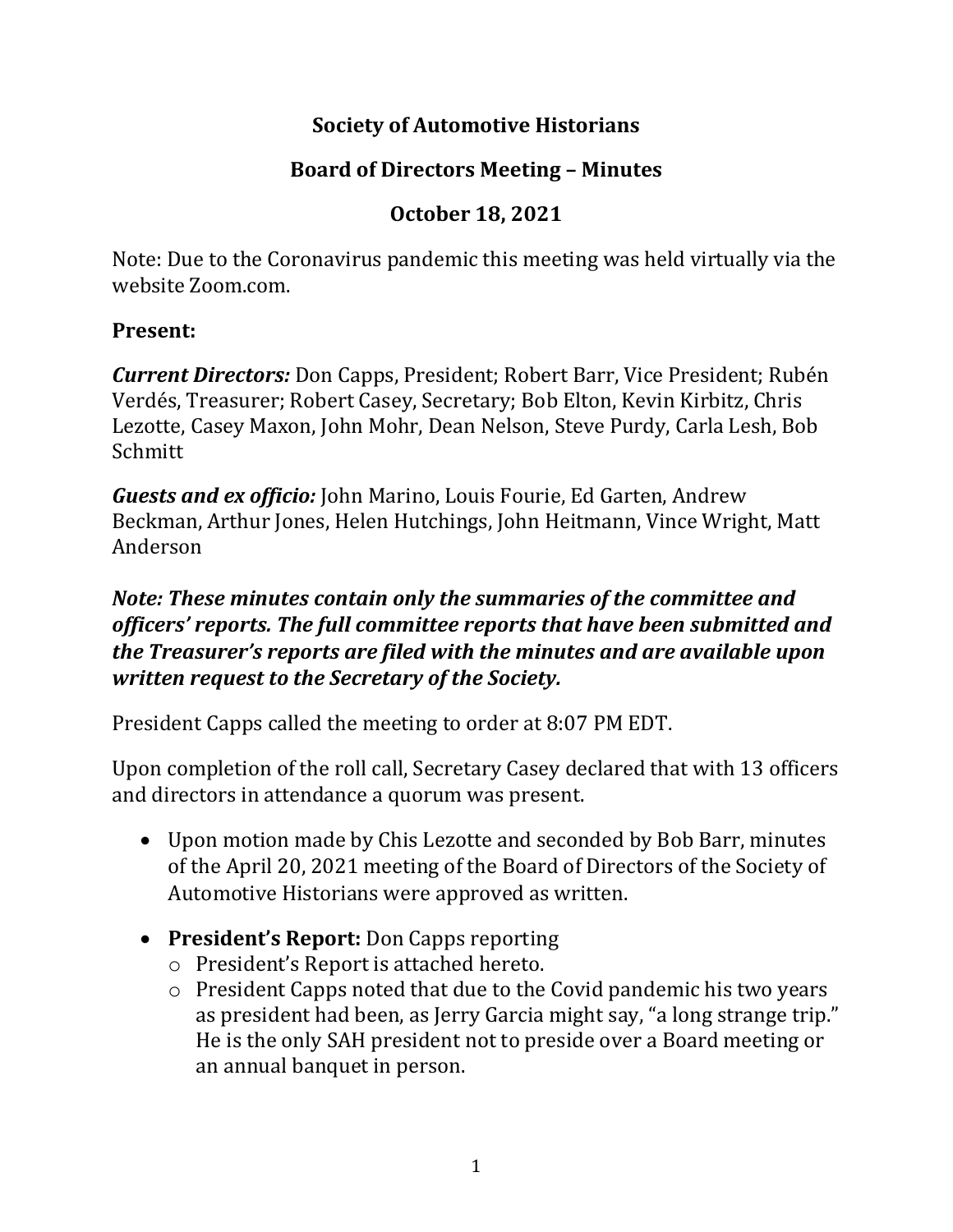- o President Capps has talked with Diane Parker regarding another International Drive History conference in 2022 and says that she is as "befuddled" as he is. He will talk soon to Mark Stelgerwald, the new executive director of the International Motor Racing Research Center regarding plans for resumption of the Michael R. Argetsinger Symposium on auto racing history.
- o President Capps displayed the signed Memorandum of Agreement with the Auburn-Cord-Duesenberg Museum regarding the formal creation of the Society of Automotive History Special Reference Collection for SAH award books at the ACD Museum.
- o President Capps expressed his fervent hope that the next year will be better for the incoming SAH president.
- **Treasurer's Report:** Rubén Verdés reporting.
	- o The Treasurer's Report is attached hereto and should be consulted for detailed information.
	- o Treasurer Verdés noted that there were no surprises in this year's financial numbers.
	- o He also commented that he saw no good reason that SAH could not grow to one or two thousand members, well beyond the current 679.
	- o Upon a motion by Bob Barr and a second by Bob Casey, the Treasurer's Report was approved.
- **Nominating Committee:** Andrew Beckman reporting.
	- o The Nominating Committee Report is attached hereto and should be consulted for detailed information.
	- o The following were elected officers with terms expiring October 2024: Bob Barr, President; Kevin Kirbitz, Vice President; Rubén Verdés, Treasurer; Robert Casey, Secretary.
	- o The following were elected to the Board of Directors, with terms expiring October 2024: Matt Anderson; Bob Elton; Carla Lesh.
	- o Dean Nelson was elected to serve out Kevin Kerbitz's unexpired term ending October 2023.
	- o Since Elton and Nelson received the same number of votes, even after employing the tiebreaker specified in the Bylaws, Nelson volunteered to take the short term. Chair Beckman noted that we might want to amend the Bylaws to establish a clear procedure to resolve such situations.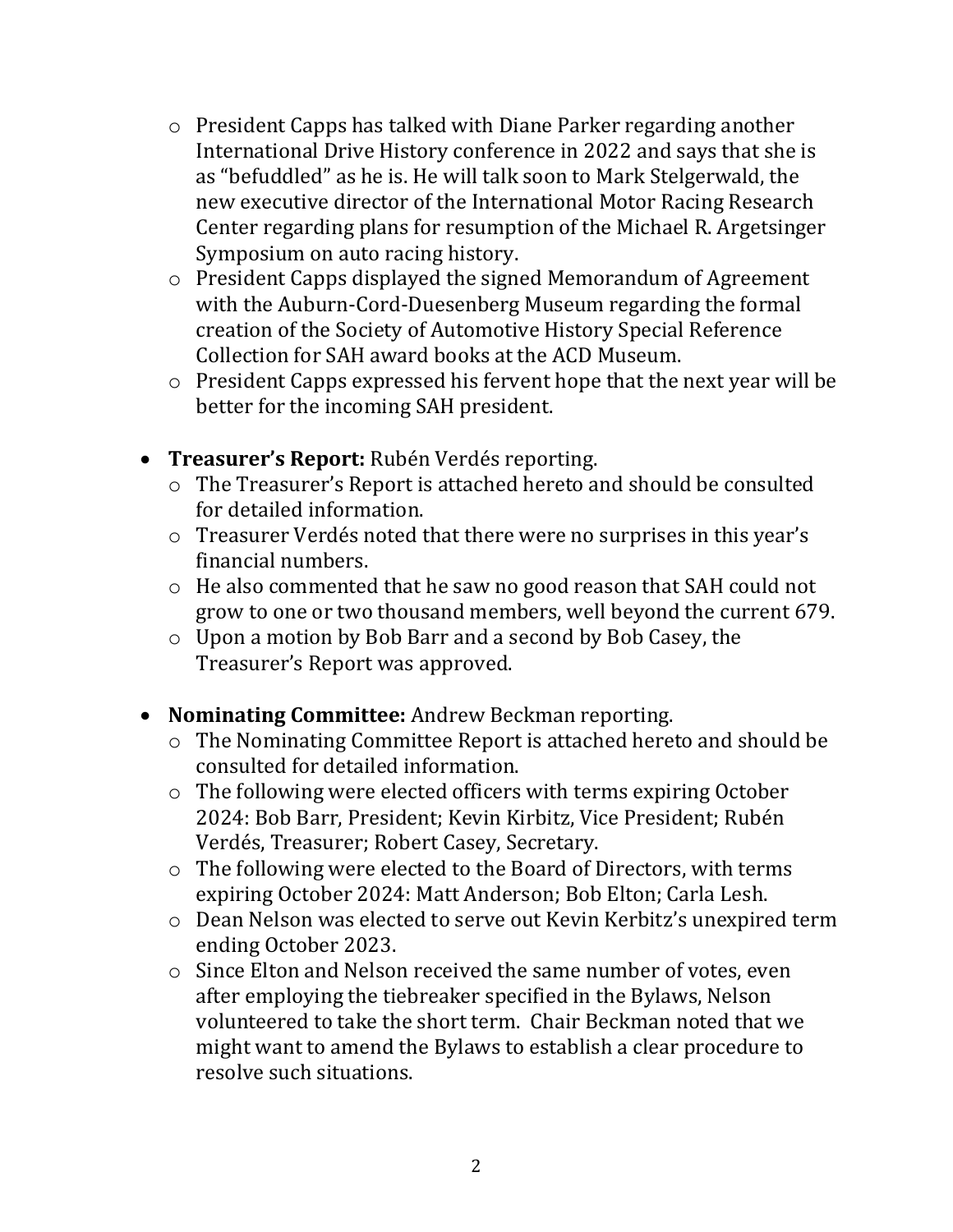- **Governance Council:** Louis Fourie reporting
- o The Governance Council Report is attached hereto.
- o The Chair and Bob Barr have been in discussion about two proposed Policy and Procedures documents for the Council. Past President Capps will become Chair of the Governance Council and will work with incoming President Barr on those Policies and Procedures.
- **International Committee:** Bob Barr reporting:
- o Report of the International Committee is attached hereto.
- o During 2022 SAH needs to re-engage with the AHA, AHG, AISA, CONAM, PHAF, and SAHB to foster communication and camaraderie with our international colleagues. With that goal in mind, Chair Barr had an enjoyable one hour Zoom meeting with Guy Loveridge, Chairman of the SAHB August 12. He hopes to meet again via Zoom and add participants.
- **Outreach & Marketing/Social Media/Web Presence:** John Mohr reporting.
- o The Outreach & Marketing/Social Media/Web Presence Working Group report is attached hereto. Chair Mohr and Casey Maxon are seeking ways to orient the SAH website to make it more compatible with getting engagement across social media.
- o One idea is to make some past articles from the *AHR* and *SAHJ*  available on the portion of the website available to any visitor. We could promote those articles on social media as examples of the advantages of SAH membership. Casey Maxon demonstrated a mockup of what a website page might look like.
- o The general response to this proposal was positive, but Louis Fourie noted SAH would need to get written permission from article authors, and Bob Barr emphasized that good record keeping of such permissions is essential. Chris Lezotte added that we must have a procedure for dealing with authors who are deceased. John Mohr asked if we currently have permissions or agreements with authors whose articles appear in our publications. Rubén Verdés replied that we currently have no paperwork. We operate under an implied onetime use for any accepted submissions. He also doesn't think we should seek to own copyright of individual articles because we might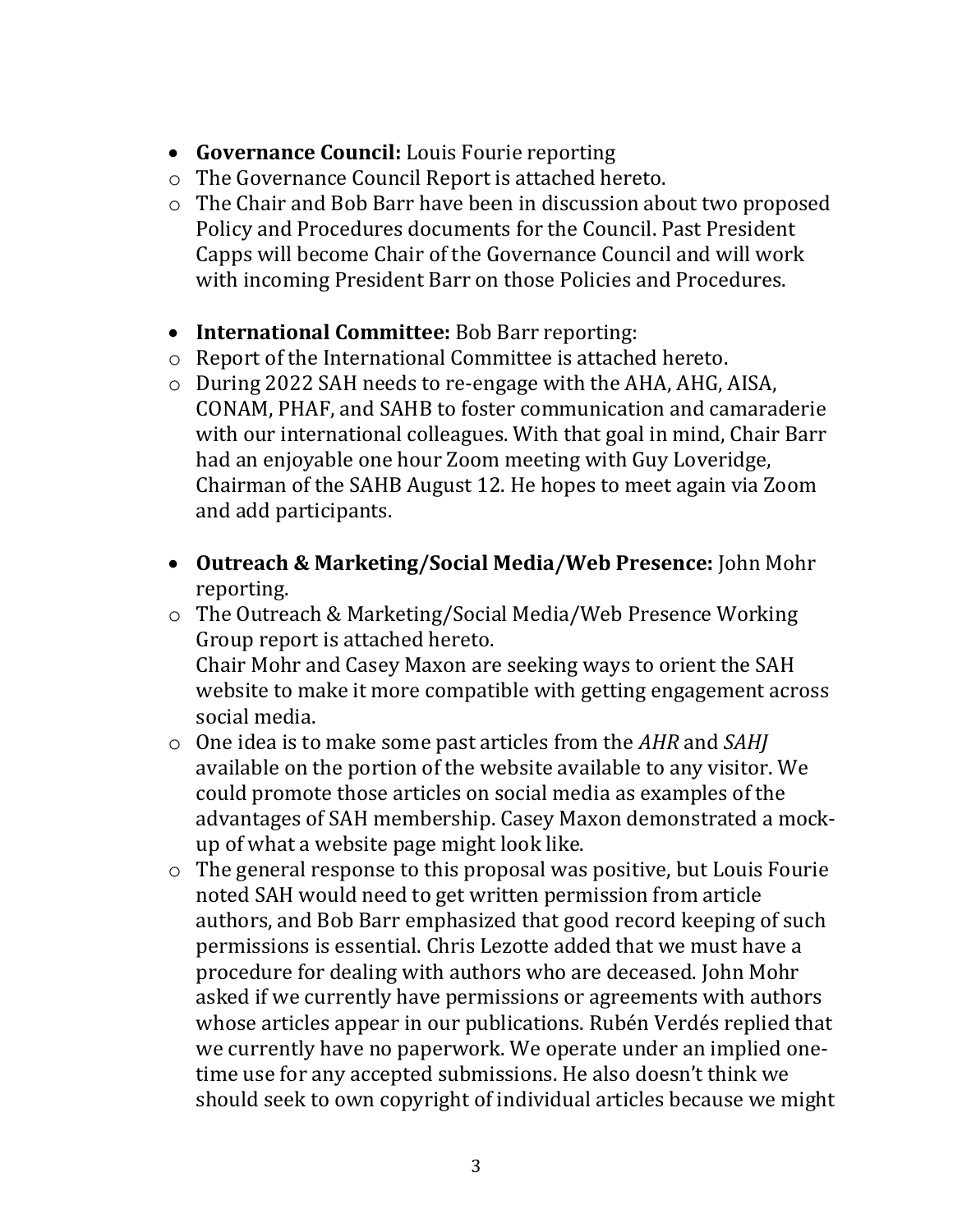then have to expend resources to defend those copyrights. But if we want to follow Maxon and Mohr's suggestions we should acquire written permissions from the authors involved. We should not use articles less than two years old, so that if people want to read recent articles they must be members.

- o Mohr and Maxon discussed the likely need to hire a service to do regular social media posts to relieve the burden on Carla Lesh and Bob Merliss who are currently doing this. However, until we make more content available such a service is not needed.
- o John Heitmann noted that we have a trove of articles in *AHR* alone, but getting permission to use the images in those articles could be a bigger problem. He has kept permission files for the articles appearing under his editorship, but doesn't know the status of image permissions in previous issues.
- o President Capps noted that this discussion has highlighted the key issues and problems that must be overcome, but that the concept is sound and the incoming president and board must take the next steps.
- o Rubén Verdés added that this idea can be used to drive membership. Many current publications such as newspapers offer partial access to online content with the opportunity to subscribe to full access after a certain time. We can do the same.
- **Academic Committee:** John Mohr reporting:
- o Report of the Academic Committee is attached hereto.
- o The Committee is presently focused on two goals. The first is the listing of the SAH's publications in a scholarly database such as American History and Life of JSTOR. To accomplish this SAH must have a bricks and mortar home in an institution that can host the database.
- o The second goal is to organize a panel presentation at the 2023 meeting of the American Historical Association. We could not arrange for a panel in 2022 due to the current uncertainty surrounding in person meetings. Chair Mohr will seek out people interested in participating during 2022. John Heitmann noted that he has spoken to someone who may be interested.
- **Awards Committee:** Chris Lezotte reporting.
	- o Report of the Awards Committee is attached hereto.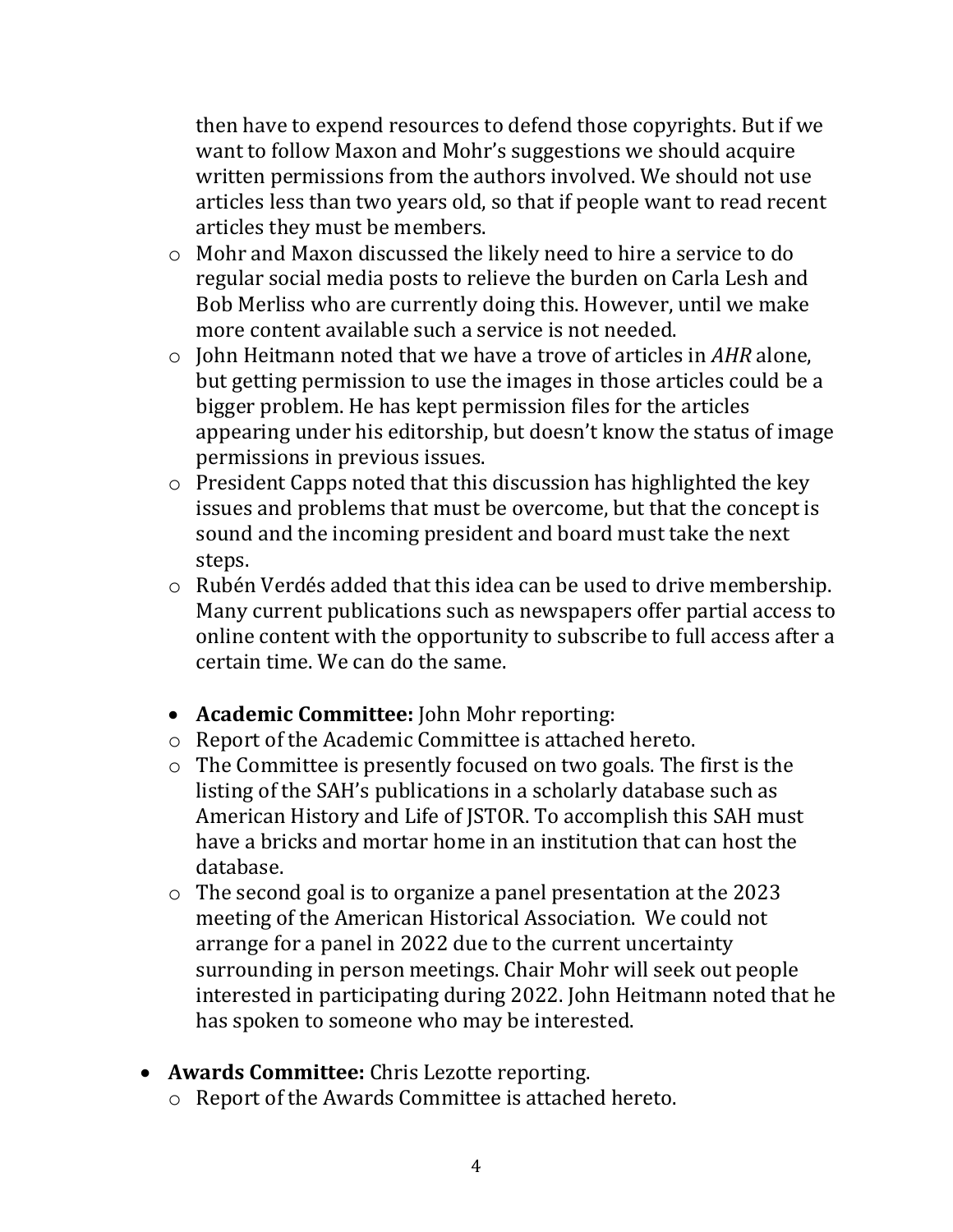- o The 2021 SAH Award winners have been selected and –due to the cancellation of this year's Awards Banquet at Hershey—will be announced shortly after the October Board meeting. The Awards Committee thanks the individual Awards Panels for the completion of their work in what has been another challenging year.
- o The Awards Committee is in the final stages of constructing a Policy and Procedures document that will outline uniform processes and procedures for the individual Award Panels.
- o Chair Lezotte noted that we want to raise the profile of the awards, the winners, and thereby the SAH. Louis Fourie added that this is an opportunity to make media widespread announcements that will publicize SAH.
- o Ed Garten said that we would like to get a wider array of nominations for the Cugnot Award, and Arthur Jones noted that we "are not overburdened" with nominations for the Cugnot Language other than English Award.

#### **Awards: Reports received from Awards Panels are attached hereto and are summarized below.**

- **Brigham Award:** Andrew Beckman reporting:
	- o Report of the Brigham Award Committee is attached hereto.
	- o Two nominations were received for the Richard and Grace Brigham Award: *The Automobile* (UK) nominated by Kit Foster; and *Vintage Metal*, nominated by Don Capps. By unanimous vote, *The Automobile*  (UK) was selected as recipient of the 2021 award.
- **Cugnot English Language Award:** Ed Garten reporting**:**
	- o Report of the Cugnot Award Committee is attached hereto.
	- o The Committee received 13 nominations for the Cugnot English Language award. The Committee gave the 2021 award to *The Cellini of Chrome: George Walker – Ford Motor Company's First VP of Design*, by Henry Dominguez. An Award of Distinction was given to *Driving While Black: African-American Travel and the Road to Civil Rights,* by Gretchen Soren.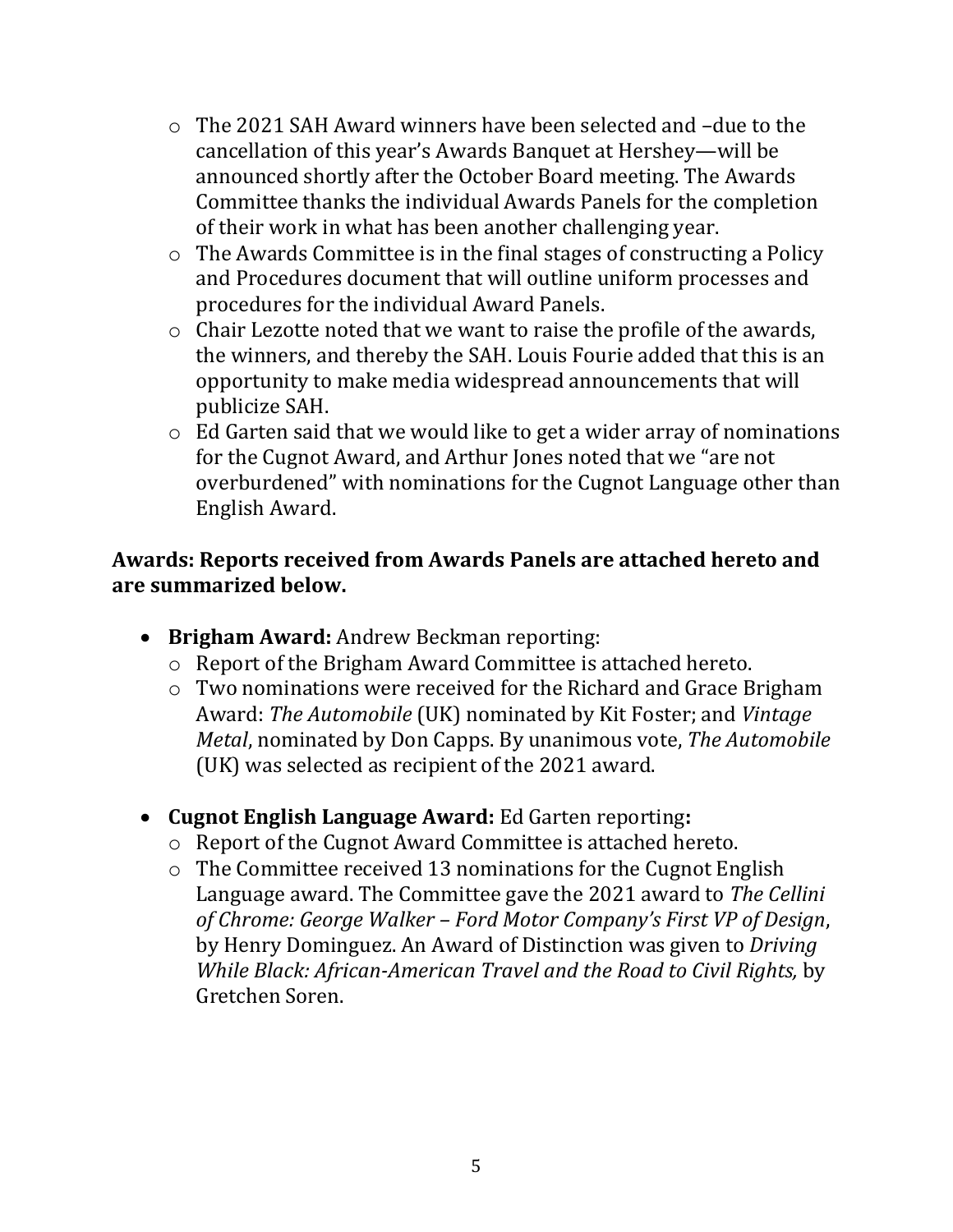- **Cugnot for Books in a Language other than English**: Arthur Jones reporting:
	- o Report of the Cugnot Award for Books in a Language other than English Committee is attached hereto.
	- o The 2021 award for Cugnot Books in a Language other than English goes to *Danskbilproduction,* by Erich Karshold, published by Strandbergs Forlag A/S. It is a record of automobiles produced in Denmark by American and French companies from the beginning of the 20<sup>th</sup> century through the early post-WWII period.
	- o An Award of Distinction was given to *Fanaille & Despeaux, l'ancetre d"Esso,* by Christian Rouxel, published by Editions E-T-A-I. It is a history of the development of the French petroleum industry and its eventual domination by Rockefeller interests.
- **Bradley Award:** Ed Garten reporting:
	- o Report of the Bradley Award Committee is attached hereto.
	- o No Bradley Award was made for 2021. The board agreed with the committee recommendation that the award become "Occasional" rather than annual.
- **Friend of Automotive History Award:** Andrew Beckman reporting:
	- o Report of the Friend of Automotive History Award Committee is attached hereto.
	- o Mr. Richard Lentinello is the 2021 Friend of Automotive history.
- **Scharchburg Student Paper Award:** John Mohr reporting.
	- o Report of the Scharchburg Student Paper Award Committee is attached hereto.
	- o No Scharchburg Awards were given this year. There were no eligible submissions and no committee deliberations were held. It is hoped that next year will be more fruitful in terms of submissions and eligible papers.
	- o Two awards will be given in the future: one in the graduate category and the other in the undergraduate category.
- **Publications - SAH Journal:** Rubén Verdés reporting:
	- o Report of the *SAH Journal* Committee is attached hereto.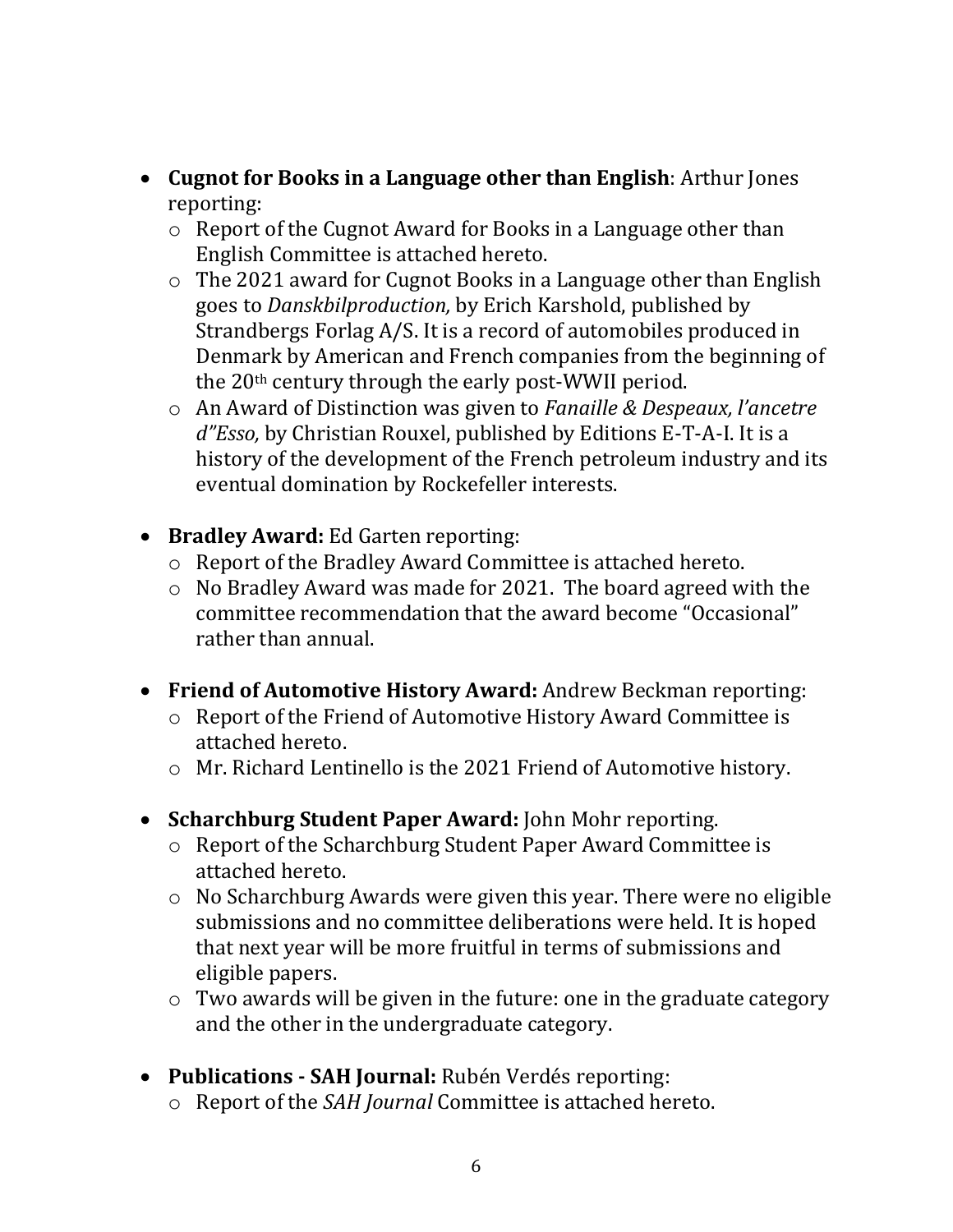- $\circ$  Issues 305, 306, 307, 308, 309, and 310 have been printed and mailed since 9/30 last year. As of this date issue 311is well underway.
- **Publications - Automotive History Review:** John Heitmann reporting: o Report of the *AHR* Editor is attached hereto.
	- o Volume 62, with 84 pages and 7 articles, was published in April. Two submissions have been received for Volume 63, with a third perhaps in the works.
- **Publications - Website**: Tom Jakups and Louis Fourie reporting:
	- o Report of the Website Committee is attached hereto.
	- o Mike Reilly, who has provided essential technical assistance with the website, will no longer be able to do that. Cornerstone might be able to provide those services, but we will have to determine what they would charge.
- **Chapters and Sections Report:** Bob Barr reporting:
	- o Report of the Chapters and Sections Committee is attached hereto.
	- o Chapter activity continues to be curtailed during the pandemic, but is beginning to ramp up.
	- o The reactivated Pioneer Chapter is working to create a list of library holdings in automotive museums. Such holdings are not typically listed in World Cat.
- **Hershey Banquet Committee:** John Marino reporting:
	- o Report of the Hershey Banquet Committee is attached hereto.
	- o The 2021 SAH Hershey event was cancelled due to Covid 19. The Hershey Country Club agreed to waive the 85% cancellation fee, saving SAH \$3230.
	- o The AACA has set the dates for next year's Hershey event, moving everything back one day. John Marino will contact the Hershey Country Club to see if we can have a Board meeting on Wednesday and a banquet on Thursday in 2022.
- **Hershey Tent Committee:** L. Fourie reporting:
	- o Report of the Hershey Tent Committee is attached hereto. The 2021 SAH presence was downsized to a small pop-up tent and accompanying rental toilet. Committee members staffed the tent on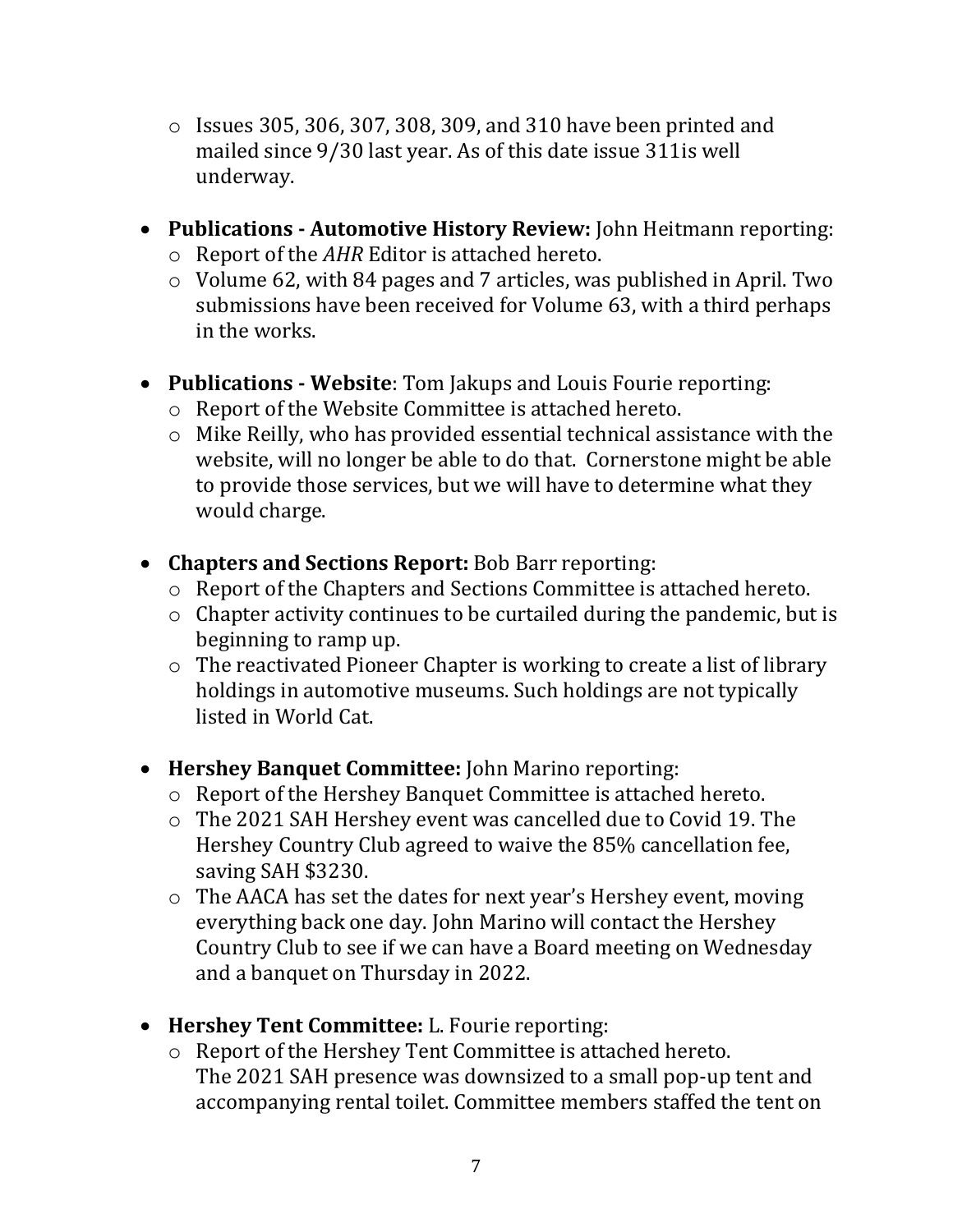Thursday and Friday from 9:00 AM to 4:00 PM. The banner was displayed and SAH brochures were handed out. Market attendance was lighter than usual (but better than feared). Activities included chatting with members who stopped by, and evangelizing to walk-ins who wondered who we are.

- **Bricks & Mortar Working Group:** Chris Lezotte reporting
	- o The Bricks & Mortar Working Group Report is attached hereto.
	- o A formal agreement has been made with the Auburn-Cord-Duesenberg Museum in Auburn, Indiana to store, maintain, and promote the SAH Award books and publications under the title of the SAH Reference Collection at the ACD. The Working Group is now pursuing the second part of the original plan—to establish a relationship with an automotive educational institution to serve as a meeting place for the SAH Board, provide storage for SAH archives, publications, and papers, and assist students in pursuit of an automotive education.
	- o Chris Lezotte and Kevin Kirbitz will meet with Dina Mein of Kettering University Library next week regarding the second part of the plan. The will discuss access to American History and Life, Project Muse, and JSTOR databases.
	- o Lezotte and Kirbitz will also explore the possibility of an SAH funded internship at Kettering. Rubén Verdés noted that such an internship is a good fund raising opportunity, and Bob Casey remarked that such an internship is on target with SAH's mission.

#### • **New Business:**

- o Louis Fourie noted that the gentleman who has the remainder of *Automobile Quarterly's* inventory of AQ volumes is looking to clear out his inventory. He also has a number of the AQ books on specific marques. Louis suggests that Bob Barr be empowered to negotiate for the acquisition of the inventory. Bob Barr stated that he will follow up, but will ask for an list of all publications first.
- o Chris Lezotte asked to meet the newly elected Board member, Matt Anderson. Anderson introduced himself, noting that he is the Curator of Transportation at The Henry Ford, and is also on the board of the National Association of Automobile Museums.
- o President Capps extended heartfelt thanks to Helen Hutchings for her contributions, especially her work as a prolific book reviewer for